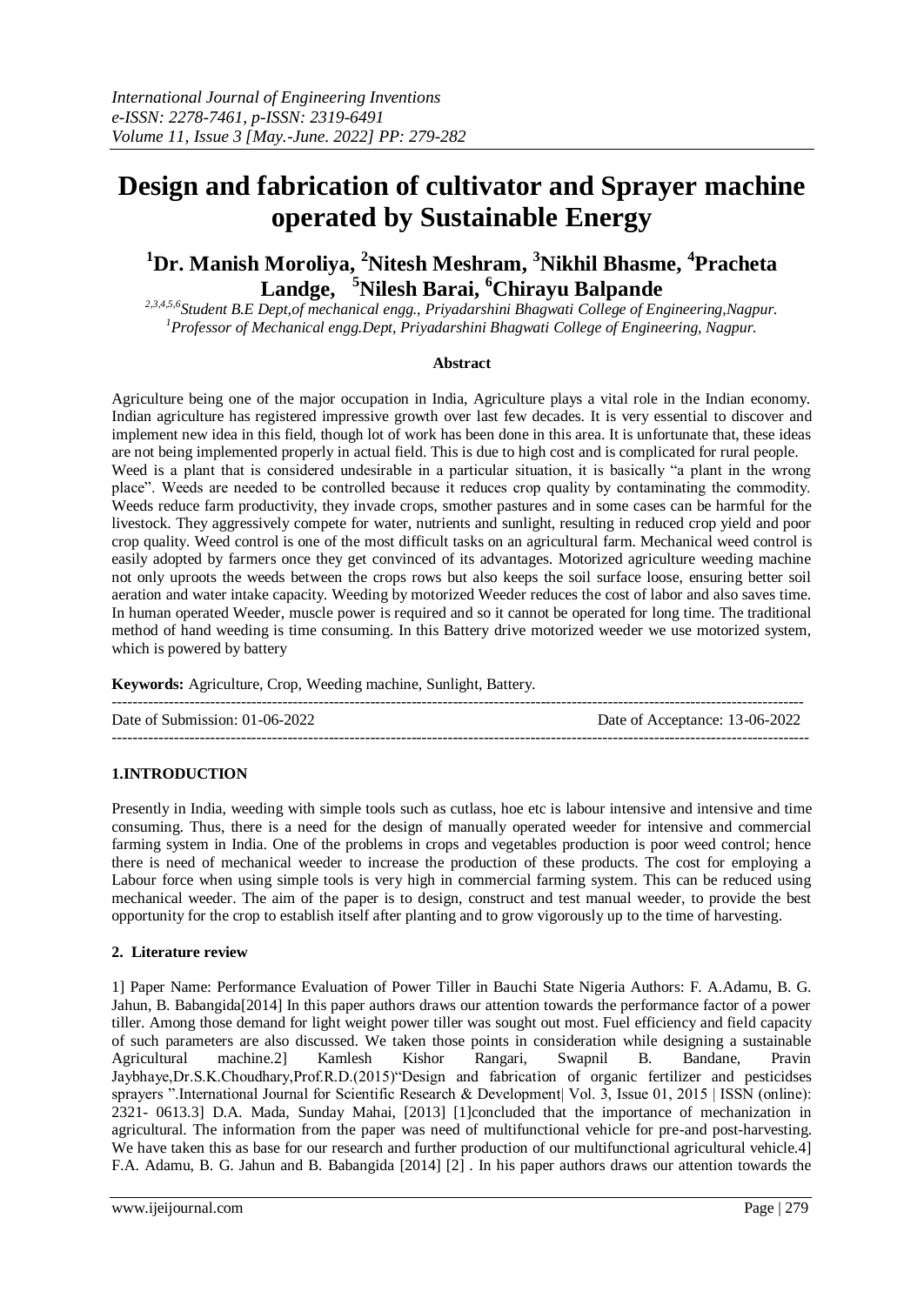performance factor of a power tiller. Among those demand for light weight power tiller was sought out most. Fuel efficiency and field capacity of such parameters are also discussed.

# **3.OBJECTIVE**

 The main objective of this project is to develop a solar-powered weeder and sprayer. This innovation targets some of the objectives listed below.

- To spray Fertilizer or pesticides aerially on Crops.
- To decrease the operational cost by further introducing new mechanisms.
- To consume zero electricity.
- It should able to spray both fertilizer and pesticide
- To eliminate environmental pollution by using a natural energy source.
- To complete the work with solar energy

# **4. COMPONENTS**

The model which we have fabricated comprised of one of prototype model of solar sprayer. All these components assembly assemble on the flat ply board

- Solar cell panel
- Diaphragm PumpDC motor
- BatteryTank
- Nozzle
- Shaft
- Adjustable handle
- Wires/cable
- Wheel
- Chassis frame
- Plough



Fig:-Solar cell plate. Fig:- Battery



Fig:-Diapgram pump. Fig:- DC motor



#### **5.Technical details**

The innovation utilises a pump to pressurise spray liquid from a tank through a delivery lance at relatively constant pressure (28-35 psi). His earlier model used a bicycle pump, subsequently replaced by a 1.8 fluid ounces diaphragm-type water pump. The latter delivers 1.1 to 3.5 gallons per minute at 35 psi and is able to handle up to a half-inch diameter head of 95 inches, without priming the line. It costs less than US\$46.

The pump is easily attached to any existing sprayer. An intake tube pulls the spray mix in and pumps it out. Sprayer tank, lance, shoulder straps and frame from any existing sprayer model can be adapted to the innovation. An original design four-inch diameter PVC pipe tank was used in the 1998 model. Power is supplied by either of two sources:

1. A 12 volt, 7 amperes DC battery giving 14 to 20 hours on full charge.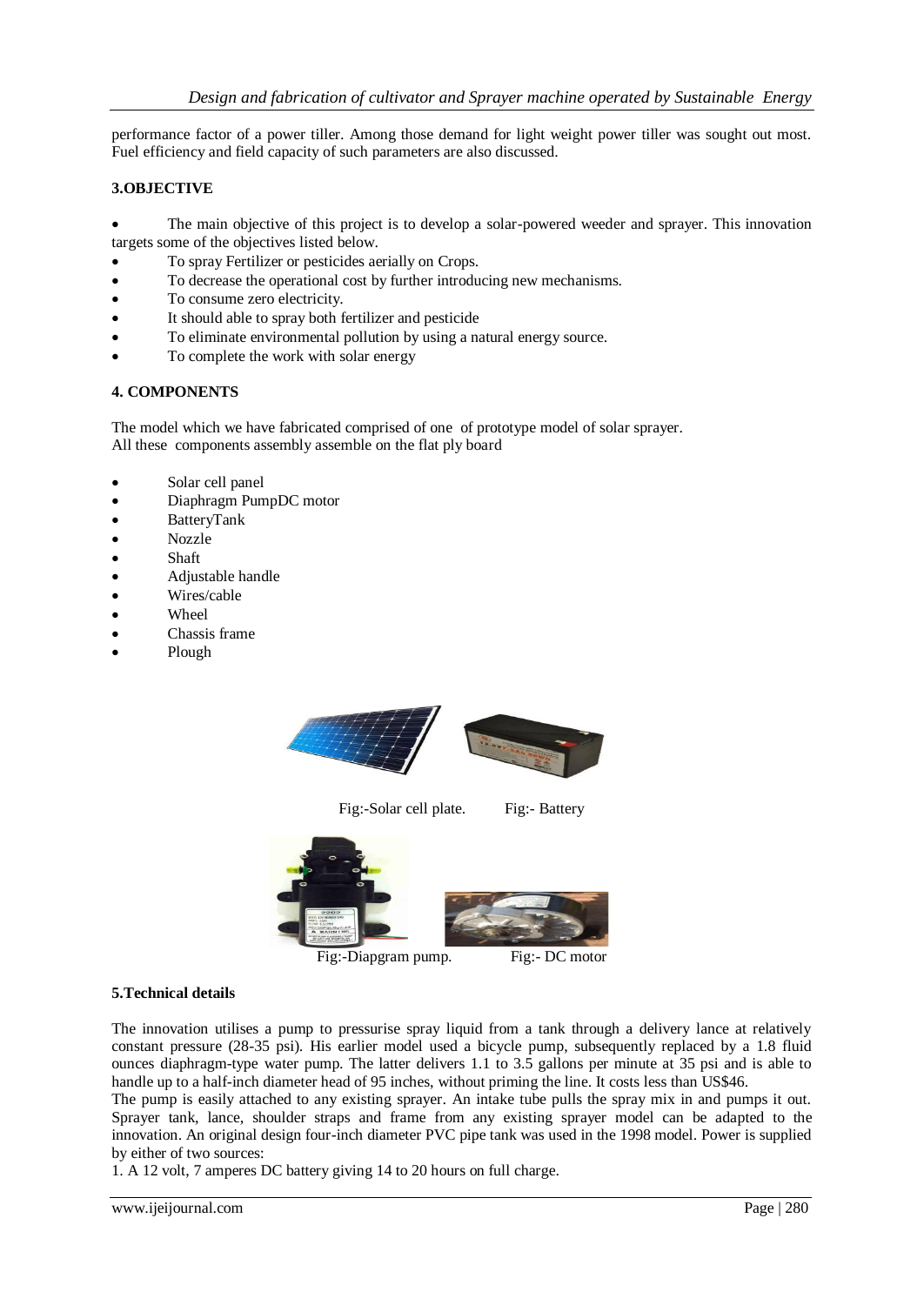2. A slow-charge solar panel which will provide constant operation even in the absence of direct sunlight. The unit  $(17 \times 10 \times 0.75$  inches), weighs 1.7 lb and costs approximately US\$92.

The battery, pump and a recharging circuit have been housed in a utility pack which can be attached to any tank unit, giving a powered, high volume knapsack sprayer. The unit  $(1.5 \times 1.2 \times 0.4$  inches) weighs about 10 lb.

#### **6.CONSTRUSTION AND WORKING**

#### CONSTRUCTION OF WEEDER MACHINE:

1.Assembly of machine consist the mounting of motor on the frame&chassis is mounted onwheel. Then themotor is assembled on chassis by using nut, bolt & somewhere by weld.

2. Manufacturing ofmotor includes followingprocedure Blades are cut by grinding cutter & Bending of blade is done manually. These blades are attached with the frame by adjusting setting.

3. Two wheels are fitted below the wiper motor. Fitted by nut & bolt

4. Square pipe is used for the handles with required dimensions & switch is fitted on handle & connected to battery by using wire.

5. Switch & electrical connections are made for on/off the engine & Switch is mounted on handle of machine.

#### WORKING OF WEEDER MACHINE:

1. Initially start the motor with the help of on/off switch mounted on handle. We used the wiper motor.

- 2. The blades are used for the forward movement of the machine.
- 3. Battery is used to transmit power from motor to intermediate shaft.

4. The blades are mounted on the front side of the machine. When blades start rotating forwardmotion occurs.

5. Hence weeding is done with less effort and less cost

The Solar Powered sprayer is one of new innovative ideas . That we show in our project and works on Solar Energy with backup facility to run uninterruptedly during the day and nights as well as cloudy days. The whole system can be derived into two segments, one is the solar panel station and the other is battery station .

The panel station Unit consists of a Solar Photo Voltaic Module,, Battery and Charge Control Unit (CCU). The Solar Photovoltaic Module in panel station converts the sunshine into electrical energy and charges the Battery through CCU. The storing electrical supply of battery utilized to run / start the diaphragm pump.

#### **7.CALCULATION**

Agricultural development plays important role as a driver of rural poverty reduction. The effort required to develop a weeder will meet the demand of farmers. The efficiency of weeder should be satisfactory and it is easy to operate. It was faster than the traditional method of removing weed. Less labor needed and it is more economical than hand weeding. Here do not use any fuel and power. Hence maintenance cost is very less. Cost of weeding by this machine comes to only one-third of the corresponding cost by manual laborers. The fabrication of Low cost Weeder is done with locally available material. The overall performance of the weeder was satisfactory.

This project work has provided us an excellent opportunity and experience, to use our limited knowledge. We gained a lot of practical knowledge regarding, planning, purchasing, assembling and machining while doing this project work. We feel that the project work is a good solution to bridge the gates between the institution and the industries. We are proud that we have completed the work with the limited time successfully. The fabrication of "Weed Removing Machine" is working with satisfactory conditions. We can able to understand the difficulties in maintaining the tolerances and also the quality. We have done to our ability and skill making maximum use of available facilities. In conclusion remarks of our project work, let us add a few more lines about our impression project work. Thus we have developed an "Weed Removing Machine" which helps to clear out the weeds in agricultural lands as well as also in other garden areas with less involvement of manual effort. Also the time taken is less and thus the labour costs can be saved. By using more techniques, it can be modified and developed according to the applications.

#### **8.FUTURE SCOPE**

- 1. If we use new material then performance will be high.
- 2. The farmers need alternatives for weed control due to the desire to reduce chemical use and production costs.
- 3. Currently no such system exists for removing weeds located in the seed line between crop plants.